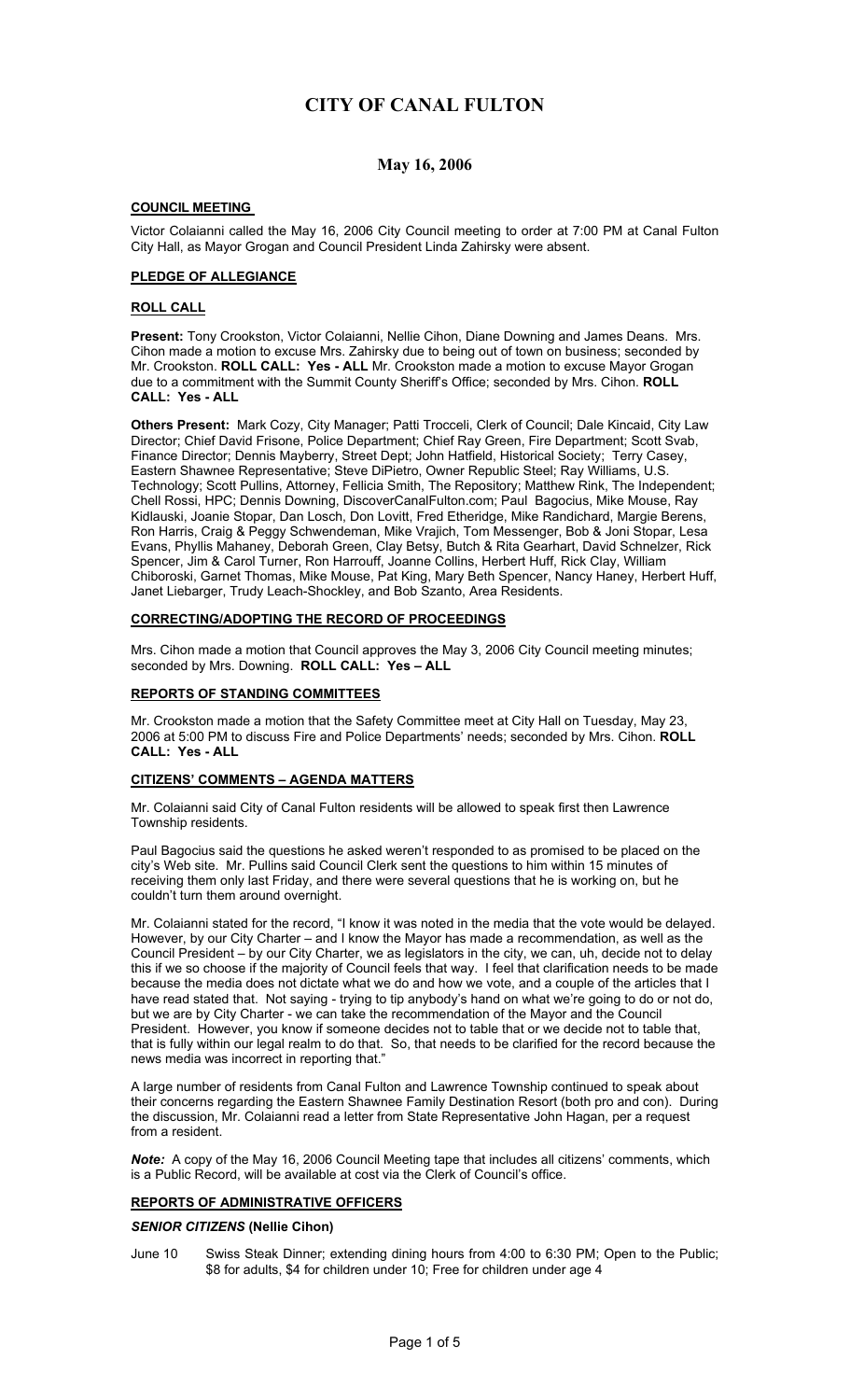## **May 16, 2006**

- June 21 Trip to Nautica Queen; cruising Lake Erie; lunch buffet, shopping at the West Side Market on the way home (carryall suggested); \$58 per person includes transportation, cruise, entertainment, lunch, tax, and driver gratuity. Please call Center for reservation.
- July 11 Trip to Greektown, Detroit; Open to Public; Cost \$45, includes transportation, driver gratuity, snack to and from Casino; \$20 coin voucher will be issued upon arrival. Please call Center for reservations.

## *COMMUNITY SERVICE* **(Phil Kaster)** – No Report

### *FIRE CHIEF* **(Chief Ray Green)**

*Fire Station:* Progress being made; met with architect; expect finalized plans within next few month; hoping to start "moving dirt" in September.

*Ambulance:* Finishing specs for new ambulance; appears to be under budget amount by \$5,000

*Mutual Aid Report:* Copy distributed. Note: The city responded to Lawrence Township 42 times.

*March's Activity Report:* Chief Green read portions of the report to Council.

*Channel 5 Story Re: Response on Communities on Volunteer Fire Depts:* Our ISO rating is 5 (1 is best). Channel 5 questioned response time. *National Fire Protection states ideal response time is 6 minutes; the City of Canal Fulton's response time averages 5 minutes, 49 seconds!*

*Fleet Maintenance:* Chief Green recommended hiring a person for a fleet maintenance position, as it increase cost savings and would save the city repair time.

#### *POLICE CHIEF* **(Chief David Frisone)**

*D.A.R.E. Graduation @ Stinson (May 31 @ 12:30 PM:* All were invited to attend.

*Protective Children Online Course:* Officer Melissa Kosco attended same held in Pittsburgh, PA. The tuition was over \$1,000. It was paid for by the State of Ohio. The course focused on internet crimes against children. Officer Kosco will be preparing a fact sheet for the schools, any interested parents, or community organizations interested in protecting children from online predators.

*Fleet Maintenance:* Chief Frisone voiced his support of hiring a person for a fleet maintenance position. He said when you compare having maintenance internally as opposed to taking to an outside vendor, that if one does the math, it pays to have an person working internally. Officer safety and their vehicle maintenance are extremely important, and a preventative maintenance program is crucial.

#### *ENGINEER* (**Bill Dorman)** – No Report

## *FINANCE DIRECTOR* **(Finance Director Scott Svab)**

Mr. Svab requested Ordinance 13-06 be passed, and also recommended hiring a fleet maintenance person, but he questioned a fulltime mechanic versus a part-time mechanic position.

#### *CITY MANAGER* **(Mark A. Cozy)**

*Fleet Maintenance:* Mr. Cozy received a report from the current person in the fleet maintenance position that was for six months with a six-month cost savings of about \$6,000. Mr. Cozy feels as though it would "be a wash" between his fulltime salary and benefits plus the amount of money the city saves. He asked for Executive Session to discuss the issue.

*Joint Comprehensive Plan:* Rescheduling the meeting to tomorrow.

*Natural Gas Aggregation:* Collaborating with Stark County Commissioner's office and North Canton to attain the best pricing possible. Decision to be made as to stay with Buckeye Energy Brokers; Stark County is staying with them. The conveyance fee will be negotiated; price changes often. Mr. Cozy will submit legislation for same at the next Council meeting to review Buckeye Energy Brokers' contract; need to designate one person from the city to represent the city. Mr. Cozy recommended for everyone to opt out of the current program until the city receives a better rate.

#### *MAYOR JOHN GROGAN* – No Report

#### *PARKS & RECREATION BOARD* **(Fred Fleming)** – No Report

Mr. Colaianni noted that media representation was nonexistent for the Canal Fulton Canalway Center Grand Opening. He suggested everyone visiting the Canalway Center.

#### *LAW DIRECTOR* **(Attorney Dale Kincaid)** – No Report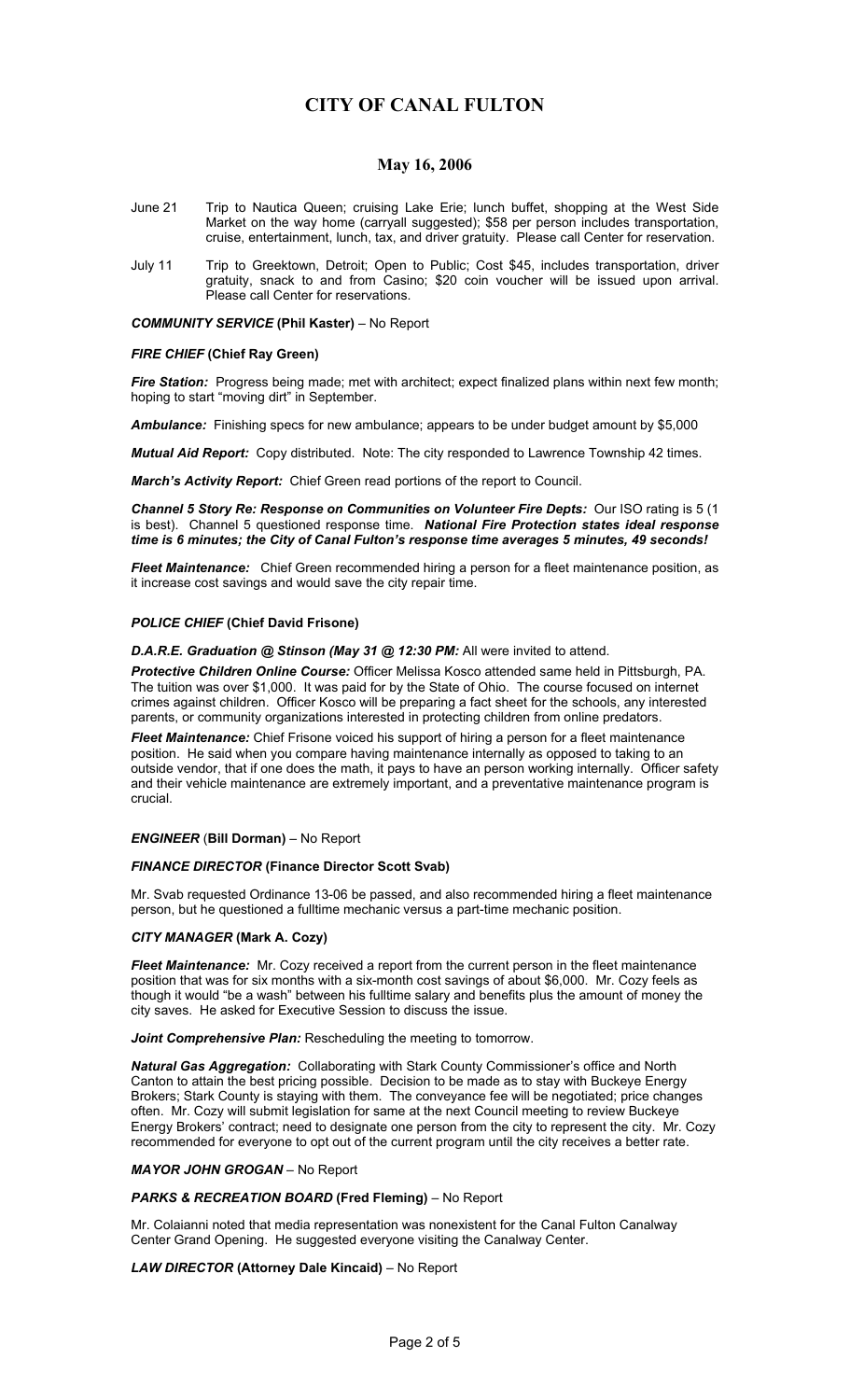## **May 16, 2006**

# **THIRD READINGS**

**Resolution 16-06:** A Resolution Appointing Daniel Mayberry to Chair the Committee on Drinking Water Source Protection for the City of Canal Fulton. (Requested by City Manager) Mr. Crookston made a motion to pass Resolution 16-06; seconded by Mrs. Cihon. **ROLL CALL: Yes - ALL** 

**Resolution 17-06:** A Resolution Entering into a Contract with the Floyd Browne Group to Provide a Puffenberger Property Park Master Plan for \$10,350.00 Plus \$3,000.00 for Options, and Declaring an Emergency. (Requested by City Manager) Mr. Deans made a motion to pass Resolution 17-06; seconded by Mr. Crookston. **ROLL CALL: Yes - ALL** 

**Resolution 18-06:** A Resolution Entering into a Memorandum of Understanding with the Eastern Shawnee Tribe of Oklahoma, and Declaring an Emergency. (Requested by Mayor) Mr. Colaianni stated, "We have had a recommendation from the Mayor and the Council President to table this resolution." Mr. Colaianni said a recommendation was made by Mr. Scott Pullins to reinstate the emergency clause. Mr. Crookston made a motion to amend Resolution 18-06 to add the words "declaring an emergency." Mr. Kincaid instructed Mr. Crookston to read the entire emergency clause (reading the amendment.) Mr. Crookston read what was being added to the ordinance, which was Section 2, "The resolution is hereby determined to be an emergency measure, the immediate passage of which is necessary for the preservation of the public peace, health, safety, and welfare of the City of Canal Fulton, such emergency arising in that the litigation now in process concerning Indian gaming in Ohio requires the parties to complete the negotiations in a timely manner, wherefore, this Resolution shall take effect and be in full force immediately upon its passage."; motion was seconded by Mr. Deans. *Discussion:* There was a question regarding why the amendment. Mr. Crookston said that the reason stated is because of the deadline put on it. Also, Council has had three public readings on this that the city has provided to the citizens, so they can voice their opinions, which everyone has had the opportunity to do. Mr. Colaianni asked Mr. Pullins (regarding how Section 2 reads) that since he'd stated previously that there was no danger of the city being named in any lawsuits associated with the issue currently, but he felt that Section 2 "seems like it opens up a whole can of worms with regard to litigation for us as a city." Mr. Pullins said he's stated what this binds the city to. He added he did not agree entirely with the Attorney General; he's said that these documents are legally meaningless, and that what that means from a legal perspective is that they do not bind either party to anything. Mr. Colaianni said then why does it read this way (such emergency arising in that the litigation now in process concerning Indian gaming in Ohio requires the parties to complete the negotiations in a timely manner), and that he personally would like to see that sentence struck if they are going to consider it. Again, Mr. Pullins said he doesn't know how that language would bind the city, and if there was a danger to it that "the Attorney General would be out trumpeting that all across the state." Mr. Pullins added that the worst thing the Attorney General said is that we may be wasting our time, and it may not ever come into effect. **ROLL CALL: Yes – 4; No – 1 (Mr. Colaianni)** 

Mr. Crookston made a motion to pass Resolution 18-06 as amended; seconded by Mrs. Cihon. *Discussion:* Mr. Kincaid stated, "Mr. Acting Mayor, it's not my role to take a position on this legislation. No matter who made the error in reporting, you would defer voting on this until Monday; people are still under that impression." He said that it's been on the radio and it was a headline in the Massillon paper, and if that was the fault of reporting that it might be in the spirit of the Sunshine Law that Council defers the vote until Monday. He added that they would disenfranchise our Mayor and the President of Council if they vote tonight. Mr. Colaianni said he had several issues with the process, that he understands how "the process came down," but he wasn't "comfortable with the fact that we've gotta' make up time for Massillon's mistakes." He said he also appreciated everyone coming out to speak on the issue. Mr. Colaianni said, "This is presented to us in a very above-board manner. That did not happen in the City of Massillon. Did not happen there; I don't care what anybody tells you. I've talked to Council people in Massillon; it did not happen. The Mayor sat on it, subsequently gave it to Council, and they did not make the decision for whatever the reason. We don't take these decisions lightly." He went on to say, "Having said that, there's been some things stated with regards to, and I think Chief Green stated it best, as far a fulltime ambulance, fulltime ambulance, fulltime paramedics. It takes money to pay for all these things. Is gambling the right answer to pay for it?" "That's a matter of opinion for each of us; for the five of us; for the two who are not here – the Mayor and the Council President. Having said that, there's been – I've lived here almost nine years now - and I'm not a big fan of roads being chip and sealed, personally. I'm not a big fan of the fact that we do not have 24-hour paramedics and EMS; we need them – significantly we need them. Last year was upwards of five-, six-hundred calls that our EMS people made." (Actually over 700) He went on, "We've attempted in the last, since I've been on Council for, for the last two-and-a-half years, we've met nine times with Lawrence Township. Now that's more than the previous two administrations combined has met with Lawrence Township; OK? We are going to still attempt to work with them, even though they disagree with us. Having said that, when economic decisions come our way, it's something that we do not take lightly; I don't think we're doing that in this case. We presented it to the community. You've give us your feedback. We're obligated to listen to that feedback." He said, "I also understand that when we come back to you, if this does not go forward and make you understand what our financial needs are, we need your feedback. Not on something controversial like this, but when we go forward with a joint fire district because that will come. Rest assured, I will be right behind the Fire Chief calling for that. And it was tried 15 years ago, and a small minority of people stuck a wrench in the fan, and it was ridiculous because it cost this community safety. I'm not willing to do that while I'm sitting in this seat, and even after I leave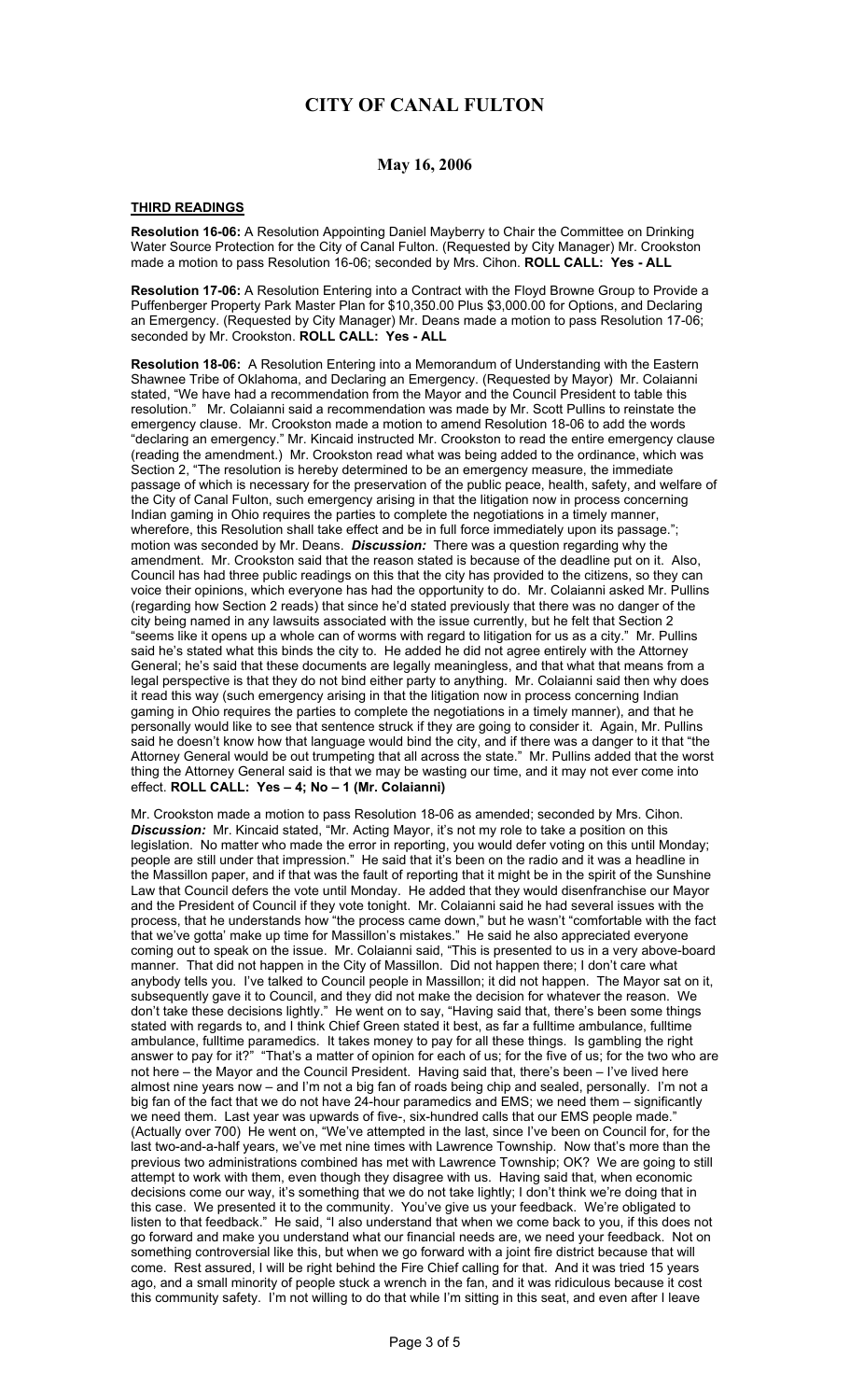## **May 16, 2006**

this seat. Whether it be by somebody threatening to vote me out whatever way I might vote on this or not vote on this." Mr. Colaianni went on, "My point is this, whatever way this goes – up/down – and if it goes to a vote later on, and you vote it down; when we ask you for input on issues that benefit this community economically, financially, safety forces, how we're going to pave the streets, how many times we're going to salt them in the wintertime, we need your feedback then to, and we've called for that since I've been here."

Mr. Deans said that they would like to get past Step 1 into Step 2 to find out what we could have - if it would be a good deal. He said if we don't investigate and find out what the potential is then we haven't done our fair job, and why not look at it now.

Mr. Crookston said he felt the same way, and that he doesn't take any decision he makes for the city lightly. He stated that he took the position not knowing that it paid a dime. He said he lives in the city, has a young family, and has to look out for the wellbeing of his family as well as every single person that elected him. He said that what disappointed him is that he has seen a lot of interest in this subject, but he wished that every single Council meeting that people were as interested in the topics. He added that as far as rushing an issue, every single resolution that goes through Council goes through three readings for the most part. Mr. Crookston said one thing that bothers him is accusations that Council is jumping to conclusions and that they haven't done the research, which is not true, and to here people in general question what you're doing when there was an election back in November for two open seats, only two people ran for the positions, "Nobody else ran, so I would encourage every single one of you guys if you want to get involved, you want your voice heard – to run."

Mr. Colaianni clarified another issue by saying, "And Mr. Stevens (transcription notes Mr. Stevens is the Lawrence Township Board of Trustees President) has admitted this; I contacted him three times prior to the first meeting we had. I'm just saying that we've attempted to involve them."

Mr. Crookston stated that he is a facts person, and he doesn't feel like he was making an informed or responsible position by voting this down or without looking at the facts. He said what he thought the Memorandum of Understanding (MOU) does is it allows the city to look at the facts, to do the research to get those numbers in front of the Council, so they can make an informed decision and present it to the voters.

Mr. Colaianni said the MOU is not an agreement; it's an understanding that they will move forward with negotiating an agreement.

Someone asked who is going to provide us with the funds to do the studies to come up with all the information that we're going to need, or are we just going to take what "they spoon feed us." Mr. Colaianni said it will take meetings; it may be a totally new document that restricts them from doing anything except having drinking water at the facility; "We don't know these answers yet." The same person asked why waste the time when they knew it would be voted down. Mr. Colaianni said his point was well taken then he used Lordstown as an example because "it already happened." He said, "There were people who held your opinion there, 'cause I did talk to a couple of their Council people. They unfortunately had 12 meetings before they voted on it, and it passed 60/40."

Someone objected to the price of legal fees as money wasted.

Mr. Colaianni reminded the point made by the Law Director. The Law Director said the safest thing to do is rescinding the motion then table same; Council agreed. **Per Mr. Kincaid's advice, Mr. Crookston and Mrs. Cihon rescinded the motion and second.** 

Mrs. Downing made a motion to table Resolution 18-06 per advisement of counsel; seconded by Mr. Deans. **ROLL CALL: Yes – 4 No – 1 (Mr. Crookston)** 

#### **SECOND READINGS** - None

#### **FIRST READINGS**

**Ordinance 12-06:** An Ordinance Establishing a Minimum Charge for a Non-Sewered Lawn and Garden Watering System, and Declaring an Emergency. (Requested by Director of Public Services) *Discussion:* Mrs. Downing wanted to amend Ordinance 12-06, saying it comes to \$3.45 per month, not the \$5.15 per month, and should reflect same. **Trudy Leach-Shockley continually interrupted the discussion regarding Ordinance 12-06 and was told by Mr. Colaianni to stop interrupting Council's meeting. He also told her that Council has another Citizen's Comments opportunity towards the end of the meeting (it's noted on the agenda) and would take her comments then. Mr. Colaianni told Leach-Shockley that if she did not quit interrupting the meeting, he would have her removed from Chambers.** *CONTINUING THE DISCUSSION . . .*  Mrs. Downing said she would like Dan Mayberry to check out the pricing before the next meeting, as she felt it too high. Mr. Cozy will talk to Mr. Mayberry about same.

**Ordinance 13-06:** An Ordinance Providing for the Issuance and Sale of Bonds in the Maximum Principal Amount of \$750,000 for the Purpose of Constructing, Furnishing, Equipping and Otherwise Improving a City Fire Station and Improving Its Site, and Declaring an Emergency. (Requested by Finance Director) Mrs. Cihon made a motion to suspend the rules on Ordinance 13-06; seconded by Mr. Crookston. **ROLL CALL: Yes – ALL** Mrs. Cihon made a motion to pass Ordinance 13-06;